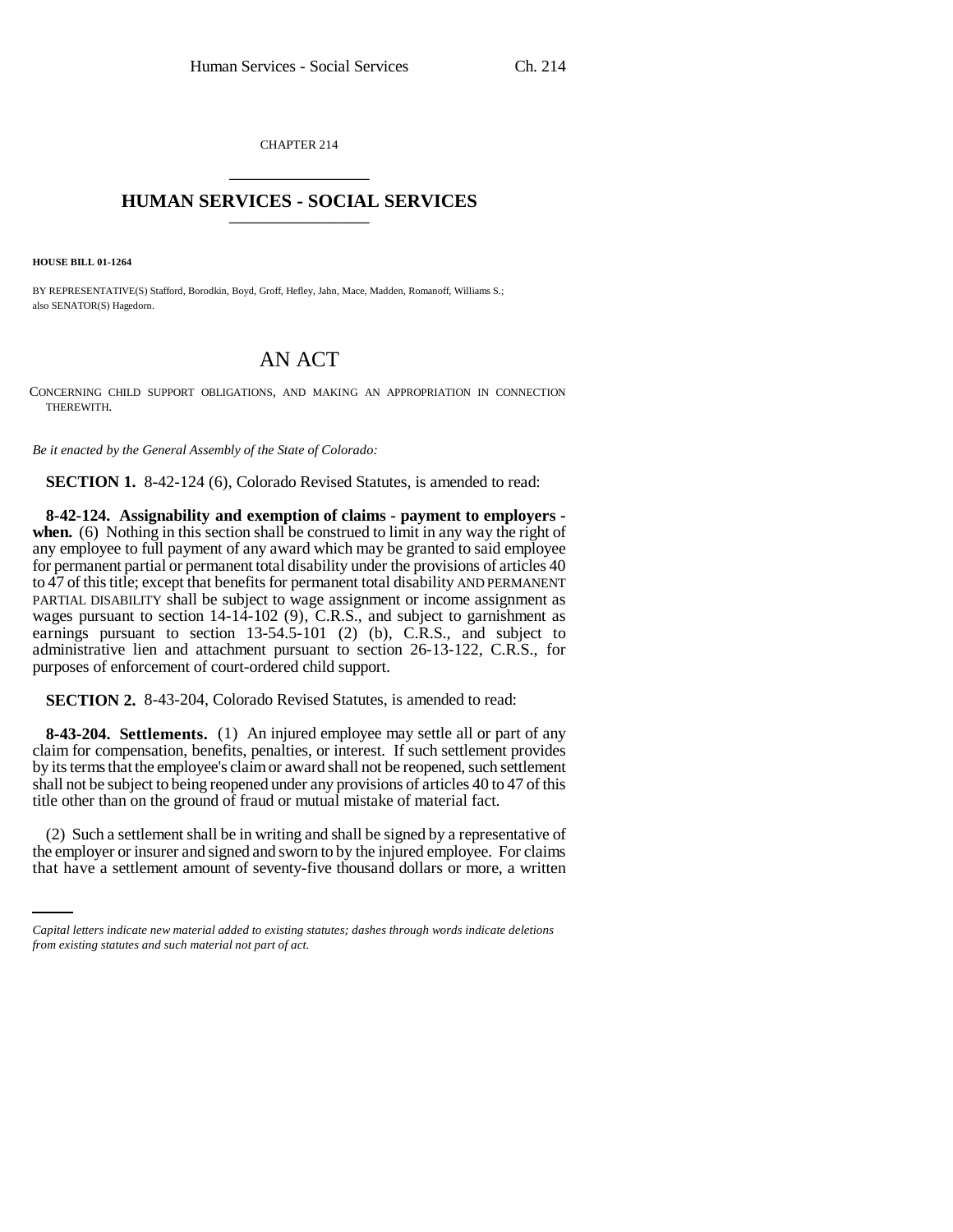notice of the settlement agreement shall be provided to the employer.

(3) The settlement shall be reviewed in person with the injured employee and approved in writing by an administrative law judge or the director of the division prior to the finalization of such settlement. The settlement shall be filed with the division as a part of the injured employee's permanent record.

(4) IF AN EMPLOYEE OWES CHILD SUPPORT AND A GARNISHMENT HAS BEEN FILED PURSUANT TO SECTION 13-54.5-101, C.R.S., OR THE STATE CHILD SUPPORT ENFORCEMENT AGENCY HAS FILED A NOTICE OF ADMINISTRATIVE LIEN AND ATTACHMENT PURSUANT TO SECTION 26-13-122, C.R.S., WITH THE INSURER OR SELF-INSURED EMPLOYER, ALL PROCEEDS OF ANY AWARD, LUMP SUM SETTLEMENT, AND THE INDEMNITY PORTION OF ANY STRUCTURED SETTLEMENT SHALL BE SUBJECT TO SAID GARNISHMENT OR ADMINISTRATIVE LIEN AND ATTACHMENT. PROCEEDS UP TO THE AMOUNT OF THE GARNISHMENT OR ADMINISTRATIVE LIEN AND ATTACHMENT SHALL BE PAID AS DIRECTED ON THE NOTICE TO THE OBLIGEE OR TO THE STATE CHILD SUPPORT ENFORCEMENT AGENCY ON BEHALF OF THE OBLIGEE TO WHOM SUPPORT IS OWED.

**SECTION 3.** 14-14-102 (4.3), Colorado Revised Statutes, is amended to read:

**14-14-102. Definitions.** As used in this article, unless the context otherwise requires:

(4.3) "Employer", for purposes of income assignments pursuant to section 14-14-111.5 and for purposes of income withholding pursuant to section 14-5-501, includes any person, company, corporation, the Colorado compensation insurance authority, or OTHER insurance carrier paying amounts as temporary total disability or temporary partial disability ANY TYPE OF workers' compensation benefits pursuant to section 8-42-105, C.R.S., or section 8-42-106, C.R.S., respectively ARTICLES 40 TO 47 OF TITLE 8, C.R.S.

**SECTION 4.** 14-10-115 (18) (a), Colorado Revised Statutes, is amended, and the said 14-10-115 is further amended BY THE ADDITION OF A NEW SUBSECTION, to read:

**14-10-115. Child support - guidelines - schedule of basic child support obligations - repeal.** (18) (a) The child support guidelines and general child support issues shall be reviewed and the results of such review and any recommended changes shall be reported to the governor and to the general assembly on or before December 1, 1991, and at least every four years thereafter by a child support commission, which commission is hereby created. As part of its review, the commission must consider economic data on the cost of raising children and analyze case data on the application of, and deviations from, the guidelines to be used in the commission's review to ensure that deviations from the guidelines are limited. In addition, the commission shall review issues identified in the federal "Personal Responsibility and Work Opportunity Reconciliation Act of 1996", Public Law 104-193, including out-of-wedlock births and the prevention of teen pregnancy. The child support commission shall consist of no more than fifteen TWENTY-ONE members. The governor shall appoint no fewer than two interested citizens to the commission. Eleven members of the commission appointed by the governor shall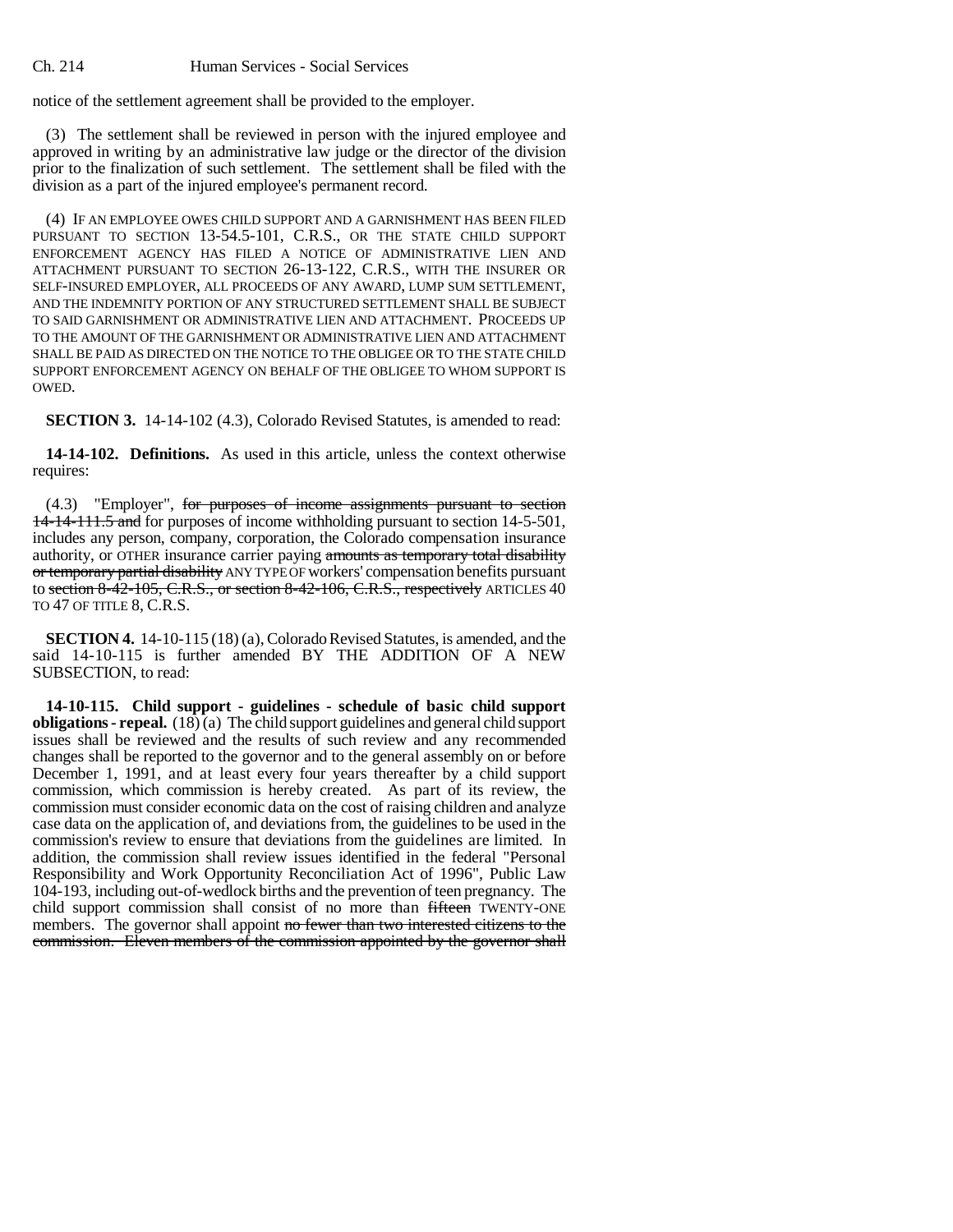include a male custodial parent, a female custodial parent, a male noncustodial parent, a female noncustodial parent, a joint custodial parent, a parent in an intact family, a judge or court magistrate, PERSONS TO THE COMMISSION WHO ARE REPRESENTATIVES OF THE JUDICIARY AND THE COLORADO BAR ASSOCIATION. MEMBERS OF THE COMMISSION APPOINTED BY THE GOVERNOR SHALL ALSO INCLUDE the director of the division in the state department of human services which is responsible for child support enforcement or his or her designee, an attorney who is knowledgeable in child support, and a director of a county department of social services, THE CHILD SUPPORT LIAISON TO THE JUDICIAL DEPARTMENT, INTERESTED PARTIES, A CERTIFIED PUBLIC ACCOUNTANT, AND PARENT REPRESENTATIVES. IN MAKING HIS OR HER APPOINTMENTS TO THE COMMISSION, THE GOVERNOR SHALL ATTEMPT TO APPOINT PERSONS AS PARENT REPRESENTATIVES OR AS OTHER REPRESENTATIVES ON THE COMMISSION WHO INCLUDE A MALE CUSTODIAL PARENT, A FEMALE CUSTODIAL PARENT, A MALE NONCUSTODIAL PARENT, A FEMALE NONCUSTODIAL PARENT, A JOINT CUSTODIAL PARENT, AND A PARENT IN AN INTACT FAMILY. In making his or her appointments to the commission, the governor shall attempt to assure geographical diversity by appointing at least one member from each of the congressional districts in the state. The remaining two members of the commission shall be a member of the house of representatives appointed by the speaker of the house of representatives and a member of the senate appointed by the president of the senate and shall not be members of the same political party. The parent representatives, attorney representative, public members, and the legislative members shall not be employees of public agencies or courts which deal with child support issues. Members of the child support commission shall not be compensated for their services on the commission; except that members shall be reimbursed for actual and necessary expenses for travel and mileage incurred in connection with their duties. The child support commission is authorized, subject to appropriation, to incur expenses related to its work, including the costs associated with public hearings, printing, travel, and research.

(19) THE JUDICIAL DEPARTMENT IS RESPONSIBLE FOR PROMULGATING AND UPDATING THE COLORADO CHILD SUPPORT GUIDELINE FORMS, SCHEDULES, AND INSTRUCTIONS.

**SECTION 5.** 26-1-114 (3) (a) (I), Colorado Revised Statutes, is amended to read:

**26-1-114. Records confidential - authorization to obtain records of assets release of location information to law enforcement agencies - outstanding felony arrest warrants.** (3) (a) (I) Except as provided in subparagraphs (II) and (III) of this paragraph (a), OR EXCEPT AS DISCLOSURE IS OTHERWISE REQUIRED BY STATUTE OR BY RULE OF CIVIL PROCEDURE FOR CHILD SUPPORT ESTABLISHMENT OR ENFORCEMENT PURPOSES, it is unlawful for any person to solicit, disclose, or make use of or to authorize, knowingly permit, participate in, or acquiesce in the use of any lists or names of or any information concerning persons applying for or receiving public assistance and welfare directly or indirectly derived from the records, papers, files, or communications of the state or county departments or subdivisions or agencies thereof or acquired in the course of the performance of official duties. No financial institution or insurance company that provides the data, whether confidential or not, required by the state department, in accordance with the provisions of this subsection (3), shall be liable for the provision of the data to the state department nor for any use made thereof by the state department.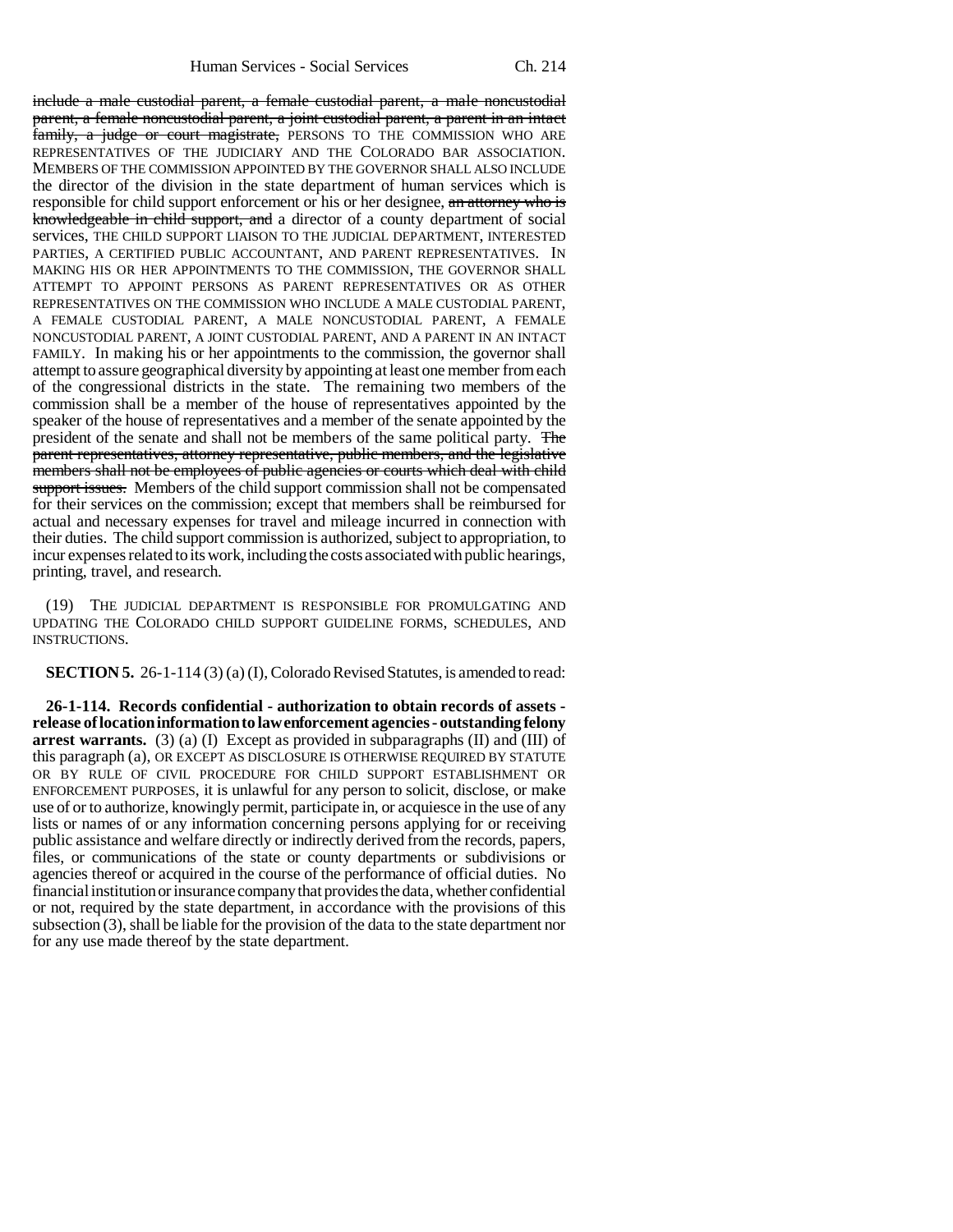**SECTION 6.** 26-2-703, Colorado Revised Statutes, is amended BY THE ADDITION OF A NEW SUBSECTION to read:

**26-2-703. Definitions.** As used in this part 7, unless the context otherwise requires:

(13.5) "NONCUSTODIAL PARENT", AS DEFINED IN 45CFR260.30, MEANS A PERSON WHO:

(a) IS THE PARENT OF A MINOR CHILD RECEIVING ASSISTANCE UNDER THE COLORADO WORKS PROGRAM; AND

(b) LIVES IN COLORADO; AND

(c) DOES NOT LIVE IN THE SAME HOUSEHOLD AS THE MINOR CHILD RECEIVING ASSISTANCE UNDER THE COLORADO WORKS PROGRAM.

**SECTION 7.** 26-2-706 (1), Colorado Revised Statutes, is amended to read:

**26-2-706. Target populations.** (1) (a) Subject to the provisions of this section and restrictions in the federal law, any person or family eligible to receive AFDC in Colorado based upon eligibility criteria in effect on July 16, 1996, may receive assistance under the Colorado works program.

(b) Notwithstanding the provisions of paragraph (a) of this subsection (1), the state board shall promulgate rules to provide that two-parent families shall be treated the same as single-parent families under the provisions of this section.

(c) THE STATE BOARD SHALL PROMULGATE RULES TO PROVIDE THAT A NONCUSTODIAL PARENT MAY BE ALLOWED TO RECEIVE SERVICES UNDER THE COLORADO WORKS PROGRAM, BUT NOT A BASIC ASSISTANCE GRANT, AT A COUNTY'S OPTION AND IN ACCORDANCE WITH THE COUNTY'S PLAN. SUCH SERVICES PROVIDED TO A NONCUSTODIAL PARENT PURSUANT TO THIS PARAGRAPH (c) SHALL BE INTENDED TO PROMOTE THE SUSTAINABLE EMPLOYMENT OF THE NONCUSTODIAL PARENT AND ENABLE SUCH PARENT TO PAY CHILD SUPPORT. PROVISION OF SUCH SERVICES SHALL NOT NEGATIVELY IMPACT THE ELIGIBILITY FOR BENEFITS OR SERVICES OF THE CUSTODIAL PARENT.

**SECTION 8.** 26-13-115.5, Colorado Revised Statutes, is amended to read:

**26-13-115.5. Family support registry fund created.** There is hereby created in the state treasury a fund to be known as the family support registry fund, which shall consist of any moneys credited thereto from the investment earnings on moneys deposited with the state treasurer, accruing from collections for child support received by the family support registry, or accruing from miscellaneous sources such as AND ANY undeliverable child support payments. Moneys in the family support registry fund shall be used to reimburse the family support registry for unfunded payments by noncustodial parents or other incidental expenditures associated with the operation of the family support registry. The moneys in the family support registry fund shall not be credited or transferred to the general fund or any other fund of the state; EXCEPT THAT ANY NON-IV-D CHILD SUPPORT PAYMENTS THAT ARE UNDELIVERABLE